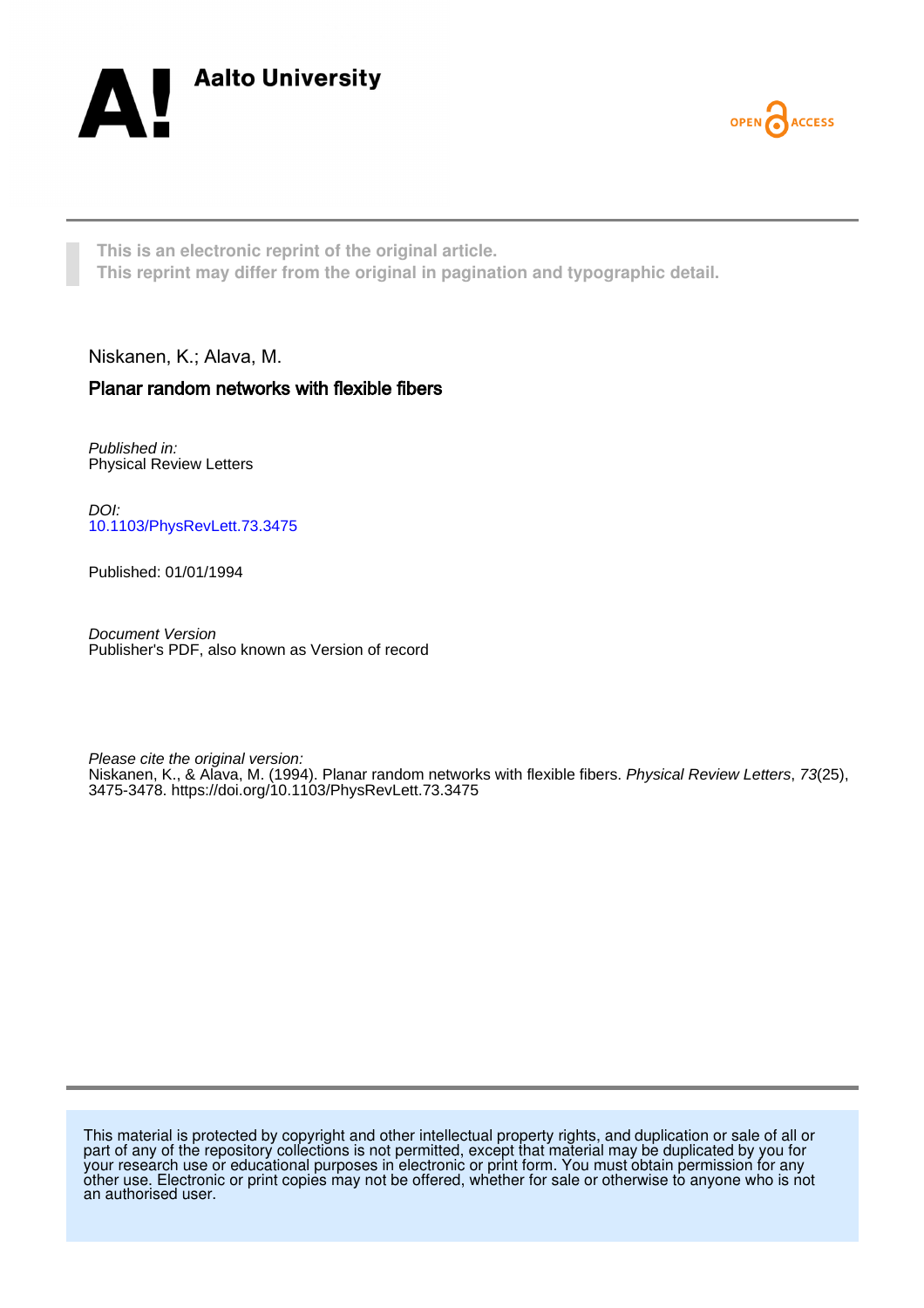## Planar Random Networks with Flexible Fibers

K.J. Niskanen' and M.J. Alava

'KCL Paper Science Centre, P.O. Box 70, FIN-02151 Espoo, Finland\*

and U.S.D.A. Forest Service, Forest Products Laboratory, One Gifford Pinchot Drive, Madison, Wisconsin 53705-2398

<sup>2</sup>Helsinki University of Technology, Laboratory of Physics, FIN-02150 Espoo, Finland

(Received 2 May 1994; revised manuscript received 23 September 1994)

The transition in random fiber networks from two-dimensional to asymptotically three-dimensional planar structure with increasing coverage  $\bar{c}$  (mean fiber length per unit area) is studied with a deposition model. Network geometry depends on the scale-free product of fiber length and  $\bar{c}$  at low  $\bar{c}$ , and on another scale-free product of flexibility and the width-to-thickness ratio of fibers at high  $\bar{c}$ . The structure becomes three-dimensional or decouples from the substrate faster when fibers are stiffer. Roughness of the free surface decreases with increasing fiber flexibility.

PACS numbers: 81.15.Lm, 64.60.—i, 81.30.Dz

The mechanical properties and structure of twodimensional random systems have recently been investigated intensively by computational and theoretical methods [1,2], but experimental studies are still few in number. However, planar fibrous materials, such as polymer films, short-fiber composites, paper, and nonwovens, provide promising possibilities for experimental work [3], in addition to being technologically interesting. The fibers in such materials are usually much longer than the sheet or film is thick, and they are almost perfectly aligned in the sheet plane [4]. The structure is therefore planar, or "layered," but no well-defined layers can be separated because of the "undulations" of the fibers in the thickness direction. If coverage (i.e., the mean fiber length per unit area)  $\bar{c}$  is low, the network is almost two dimensional, and its properties must be governed by  $\bar{c}$ . At high  $\bar{c}$  the three-dimensional "bulk" density replaces  $\bar{c}$ . However, e.g., mechanical properties are in both cases governed by the average number of connections (interfiber bonds) per unit fiber length or "coordination number"  $\bar{n}$  [5]. Since the network is planar, we expect that its mechanical properties are independent of  $\bar{c}$  if compared at a fixed  $\bar{n}$ .

The statistical geometry of strictly two-dimensional random fiber networks is well understood [6], but analytical models [7,8] for fiber networks with finite thickness have so far not dealt accurately with the fact that the bonding of fibers across intervening "layers" is controlled by the random pore structure. In this Letter we employ a simple computer simulation model to study the geometry of random networks of *flexible* fibers that are deposited on a two-dimensional flat substrate [growth in  $(2 + 1)D$ ]. We concentrate on the coverage-driven transition from 2D to 3D network geometry with increasing coverage and show that surface roughness [9] depends on fiber stiffness. The simulation model allows the comparison of future experiments with theoretical or numerical studies [10,11,12].

We start with a two-dimensional square lattice of linear size  $L = 10, \ldots, 1000$ . Periodic boundary conditions are

applied, except in the percolation study. The size L affects properties only close to the percolation threshold and, for surface roughness, at very high coverages. The fibers are initially straight beams of unit width and thickness,  $w_f = t_f = 1$ , and emphasis is given to high fiber lengths  $l_f \gg 1$  [13]. Fibers are positioned and aligned in the two principal directions at random [14] in such a way that the local coverage  $c$  (number of fibers covering the cell) is always an integer. The discretization should not, of course, affect generic properties.

A "bending flexibility"  $T_f$  gives the largest allowed vertical deflection of the fibers from one lattice cell to the next (cf. Fig. 1). A high  $T_f$  gives a dense network, a low  $T_f$  a sparse one. For example, the so-called wet fiber flexibility (WFF) [15] of paper-making fibers is related to  $T_f$  through  $T_f = [Cw_f(\text{WFF})]^{1/4}$ , where C depends on experimental details. Measured values of the wet fiber flexibility [16] and known dimensions of paper-making fibers yield  $w_f T_f/t_f \geq 1$ . In the simulations fibers are placed down independently, one after another, as if they were sedimenting from a dilute suspension. Each fiber is kept straight and parallel to the substrate until the first contact is made with the underlying network. Thereafter the fiber is deformed so as to lie as low as possiblenot below the substrate —still obeying the deflection constraint  $T_f$ . The finite width of real fibers implies that they tend to follow a staircase pattern like that given by the model (cf. Fig. 1). The cumulative buildup of the network is a more serious departure from reality as it does not distinguish between densification mechanisms



FIG. 1. Two crossing fibers on the square lattice. The height of the "steps" is =  $T_f = 1/3$ .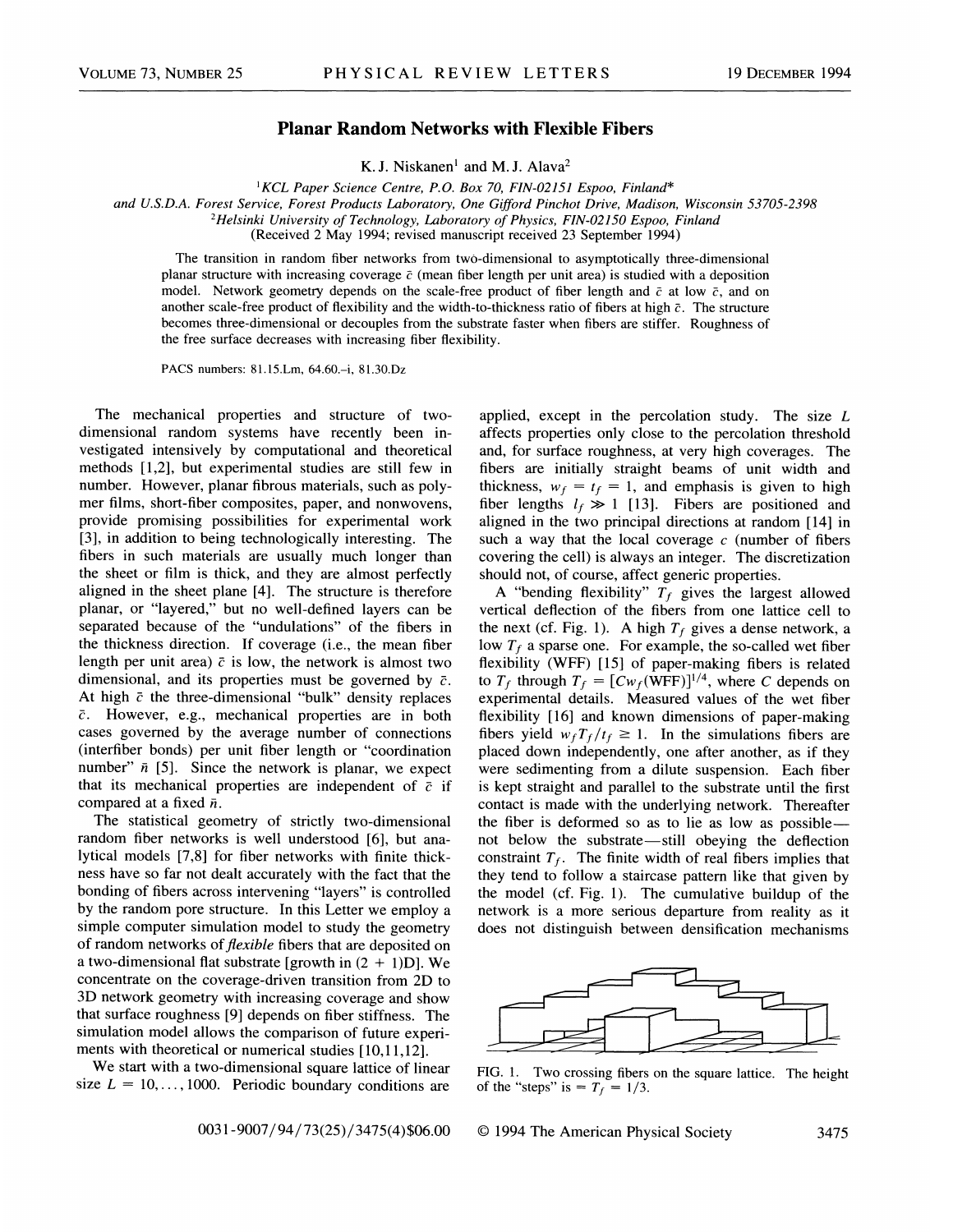such as hydrodynamic drag forces and the pressing of a filtrated fiber mat. The construction results in different top and bottom surfaces, but only the free top surface is studied here.

At low mean coverage  $\bar{c}$  the in-plane properties of a planar network should be controlled by  $\bar{c}/\bar{c}_c$ , where  $\bar{c}_c$ is the percolation threshold [17,18]. We determined  $\bar{c}_c$ numerically using the following rules: (1) the network is connected when there exists a cluster of fibers that is connected to at least one cell on two opposite boundaries of the system; (2) two cells are connected by a fiber if the fiber covers them both; and (3) two fibers covering a cell are connected if the top surface of the lower fiber is in contact with the bottom surface of the upper fiber. In the case of zero fiber width, infinite flexibility (or zero fiber thickness), and continuous spatial symmetry. the percolation density is [19]  $\bar{c}_c = 5.71/l_f$ . This should also hold in our case despite the discrete orientations of fibers due to the excluded area principle [20,21]. Indeed, the computed threshold (cf. Fig. 2) is  $\bar{c}_c \approx 5.7/l_t$  when the fibers are long and flexible ( $l_f \ge 30-40$ ). The results in Fig. 2 are independent of L at least for  $L \le 800$ .

When the fibers are short, the nonzero width  $w_f$ lowers the percolation threshold at high  $T_f$ ; we find  $\bar{c}_c \approx$  $4/l_f$  for  $l_f = 7$  and  $T_f > 1$ , and  $\bar{c}_c \approx 3.5/l_f$  for  $l_f = 3$ and  $T_f \geq 5$ . A random walk argument suggests that in the opposite limit of  $T_f \rightarrow 0$  the radius r of a cluster with N fibers is  $r \sim l_f \sqrt{N}$  and therefore the thickness of a percolating cluster is  $\sim t_f(L/l_f)^2 \gg L$ . Thus the network becomes three dimensional, and  $\bar{c}_c$  no longer characterizes its structure appropriately. Since the maximum vertical deflection per unit length of a fiber is  $T_f$ , crossover between flexible and stiff fiber behavior should occur at  $T_f \sim t_f / l_f$ ; our data suggest  $T_f \approx 4t_f / l_f$  with  $t_f = 1$ .

When coverage increases beyond the percolation threshold, the number of bonds per fiber and, likewise, the mechanical rigidity of the network increase [17,18]. We define the coordination number  $\bar{n}$  as the average bonded surface area of a fiber, divided by  $2l_fw_f$  [5]. Figure 3(a) shows how  $\bar{n}$  first increases with  $\bar{c}$  and then becomes asymptotically constant. Obviously the latter



FIG. 2. The percolation threshold  $\bar{c}_c$  multiplied with the fiber length  $l_f$  against  $T_f$  for fiber lengths  $l_f = 3$  ( $\Diamond$ ), 5 ( $\times$ ), 7 ( $\square$ ), 11 (\*), 15 ( $\triangle$ ), and 21 (+); system size  $L = 100$ .



FIG. 3. Coordination number  $\bar{n}$  against coverage  $\bar{c}$  (a); and against fiber flexibility  $T_f$  for  $\overline{c} \rightarrow \overline{\infty}$  (b). In (a)  $T_f = 1$  and 2 (filled and open symbols, respectively) and solid line gives Eq. (1). In (b) solid line corresponds to Eq. (2) and dashed line to  $\bar{n} = T_f$ . System size  $L = 1000$ . fiber length  $l_f = 21$ .

happens when the substrate has no effect on  $\bar{n}$  anymore. The network has then become three dimensional, and every new layer has the same structure as the preceding one. However, in the case of  $T_f \rightarrow \infty$  this never happens, and the coordination number is that of a two-dimensional network at all coverages, given by [6]

$$
\bar{n} = 1 - [1 - \exp(-\bar{c})]/\bar{c}
$$
 (1)

[cf. Fig.  $3(a)$ ]. The crossover from 2D to 3D can be roughly located by observing that at low coverages there are relatively few pores *inside* the network. Thus height differences between neighboring cells are of the order  $\sim \sqrt{\overline{c}}/w_f$  since coverage is Poisson distributed [6]. Pores start to develop inside the network when  $T_t/t_t \sim \sqrt{\overline{c}}/w_t$ . Equation (1) then yields

$$
\bar{n} = 1 - \{1 - \exp[-(T_f w_t/t_t)^2]\} / (T_f w_f/t_f)^2
$$
 (2)

for the asymptotic 3D structure. The computed values agree reasonably with Eq. (2) for large  $T_f$  as Fig. 3(b) shows (for  $w_t = t_t = 1$ ). For  $T_t \ll 1$  we can estimate that on the average each fiber (with  $l_f \gg w_f$ ) on the surface of the network prevents new fibers from making contact with others on  $l_f t_f/T_f$  sites, while bonding with the fiber in question is possible in  $w_f l_f$  cells. Hence  $\bar{n} = w_f l_f / (w_f l_f + l_f t_f / T_f) \approx (T_f w_f / t_f)$  at high coverages  $[dashed line in Fig. 3(b)].$  The simulation results in Fig. 3 were found to be independent of the fiber length at least for  $l_f \geq 5$ . The reproducible discontinuities at  $T_f$  = 2 and 4 in Fig. 3(b) are artifacts of the discrete model.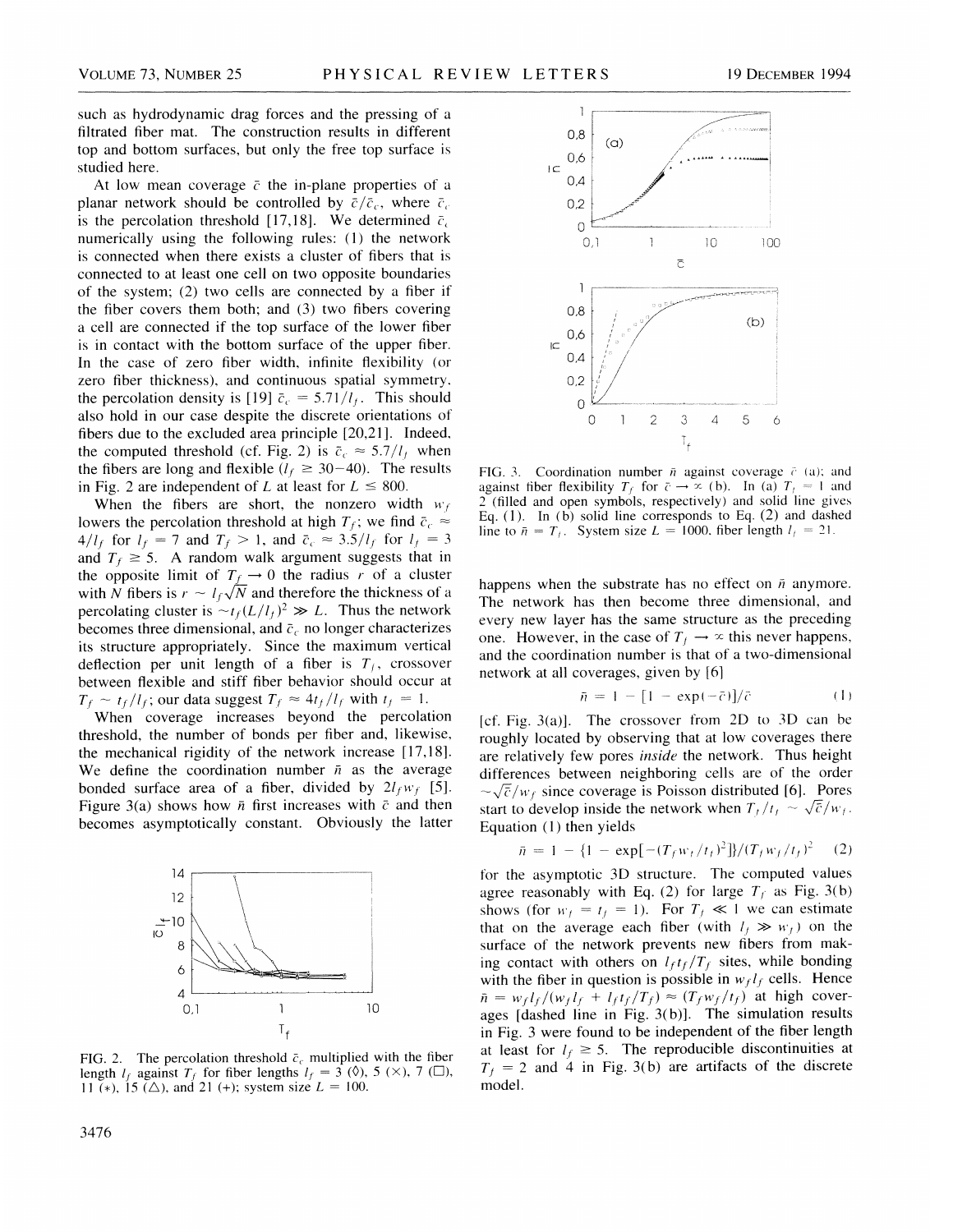In contrast to  $\bar{n}$ , the three-dimensional bulk density  $\rho$  decreases with increasing coverage (provided that surfaces pores are excluded), since at low coverage there are initially no pores inside the sheet. In reality thickness measurements have finite spatial resolution, and usually they underestimate the true density. A "coarsegrained" or "apparent" density was calculated from the model to mimic real measurements. The results were similar to the  $n(\bar{c})$  curves in Fig. 3(a). At high coverages (thicknesses) even an apparent density is independent of surface roughness and equal to the "true" density. Since the coordination number is tedious to measure directly, the 3D bulk density is sometimes used to estimate it. Our results (Fig. 4) indicate that if  $\bar{c}$  is held constant and  $T_f$  is varied, then  $\bar{n}$  is indeed roughly proportional to  $\rho$ . This also holds for apparent densities. However, if  $T_f$  is held constant and coverage is increased, the true 3D density decreases and hence cannot be proportional to  $\bar{n}$  (cf. discussion above), but an apparent density may still be.

As the local coverage is Poisson distributed [6], the standard deviation of local coverage is  $\sigma_c = \sqrt{\bar{c}}$ . This holds very well in our simulations. The flat substrate affects the network structure at small  $\bar{c}$ , but as  $\bar{c}$  grows the structure of new layers becomes stable, independent of  $\bar{c}$ . Then, for example, the standard deviation of the number of pores per cell (p) becomes  $\sigma_p \to P(T_f)\sqrt{\overline{c}}$ . The amplitude  $P(T_f)$  decreases with increasing  $T_f$ . Areas of high coverage have few pores, and therefore  $P < 1$ . The average number of pores is directly related to the coordination number through

$$
\bar{n} = 1 - \frac{p+1}{\bar{c}} [1 - \exp(-\bar{c})]
$$
 (3)

which follows as a generalization of Eq. (1).

The roughness  $\sigma_t$  of the free surface can be defined as the standard deviation of the local surface height  $t$ , the distance between the free surface and substrate. Through trial and error we found that the simulation results can be expressed as

$$
\sigma_t^2 \approx \bar{c} t_f^2 [A(w_f T_f / t_f) + B(\bar{c})]
$$
 (4)



FIG. 4. Coordination number  $\bar{n}$  against density  $\rho$  when fiber flexibility  $T_f$  varies. Coverage  $\bar{c} = 10.5$  ( $\triangle$ ), 31.5 ( $\Box$ ), and 94.5 (0). Fiber length  $l_f = 21$ , system size  $L = 1000$ .



FIG. 5. Function  $A(T_f)$ , Eq. (1), for coverages  $\bar{c} = 10$  ( $\Box$ ), 100 (+),  $10^3$  ( $\triangle$ ), and  $10^4$  ( $\Diamond$ ). Fiber length  $l_f = 5$ , system size  $L = 100$ . Inset shows function  $B(\bar{c})$  on log-log scale.

(of course, we have data only for  $t_f = w_f = 1$ ). The functions  $A$  and  $B$  are shown in Fig. 5 for system size  $L = 100$ ,  $T_f \le 5$ , and  $\bar{c} \le 10^4$ . They are independent of fiber length as long as  $l_f \geq 5$ . It was easy to decompose  $\sigma_t$  into A and B since at large  $T_f$ ,  $\sigma_t$  turned out to be a function of  $\bar{c}$  only (or  $A \rightarrow 0$ ). The prefactor  $\bar{c}$  in Eq. (4) is motivated by the Poissonian deposition process. As coverage increases,  $B$  becomes smaller and eventually  $\sigma_t$ grows as  $\sim \sigma_c = \sqrt{\bar{c}}$ . This corresponds to a decoupling of the surface from the flat substrate. The decoupling is fast with stiff fibers (A large), since stiff fibers cannot "feel" the substrate from high above. For the same reason the case of stiff fibers seems to correspond to a low surface tension in ordinary growth models [9] as no long range correlations occur in the surface height. Indeed, making  $T_f$  small gives a rough surface. In fact, our model is similar to the Void model [9,22]. Details of the growth behavior at high coverage, including the effects of system size, are beyond the scope of this study and will be presented elsewhere.

Summarizing, we have presented a computer simulation study of planar random fiber networks. The model provides a connection between the properties of real planar fiber networks and ideal two-dimensional networks. The results can be represented in closed form only in a few cases, but the model is simple enough so that the numerical solution can be easily used, e.g., in the analysis of experimental results.

This study was financially supported by the Technology Development Centre of Finland and by the Academy of Finland which is gratefully acknowledged.

\*Present and permanent address.

- [1] Statistical Models for the Fracture of Disordered Media, edited by H.J. Herrmann and S. Roux (North-Holland, Amsterdam, 1990).
- [2] M. Sahimi, Physica (Amsterdam) 186A, 160 (1992).
- [3] J. Kertesz, Physica (Amsterdam) 191A, 208 (1992).